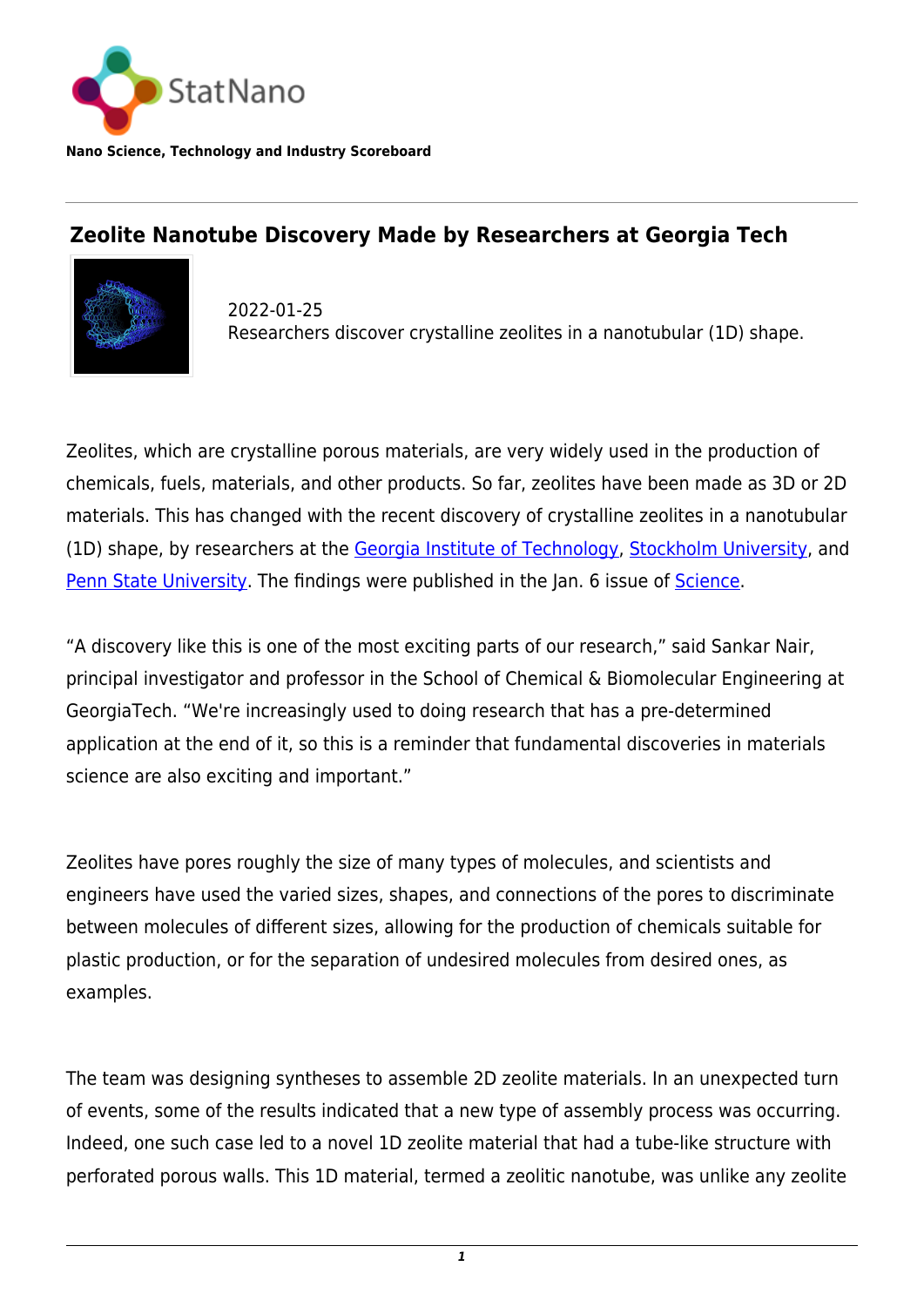ever synthesized or discovered in nature previously.

"Zeolite nanotubes could be used to make entirely new types of nanoscale components that can control transport of mass or heat or charge, not only down the length of the tube the pipe, but also in and out through the perforated walls," said Nair.

Resolving the detailed arrangement of the atoms in the zeolite nanotube was a challenging task, for which the GeorgiaTech researchers teamed up with zeolite crystallography experts at Stockholm University and Penn State. They found that the nanotube walls had a unique arrangement of atoms that are not known in 3D or 2D zeolites. This same arrangement is also responsible for forcing the zeolite to form as a 1D tube rather than a 2D or 3D material.

"This is the first example of a new class of nanotubes, and its unique and well-defined structure provides exciting ideas and opportunities to design zeolite nanomaterials," said Tom Willhammar, co-investigator and researcher at Stockholm University. "Through further work, we hope that different zeolitic nanotubes could be obtained with variations in pore size, shape and chemistry."

Put plainly – a nanometer-scale tube made from a 1D material with regular, perforated holes on the sides is now available for exploration. In addition to this being a fundamental scientific discovery that could change the way we think about designing porous materials, the researchers see potential for many practical applications.

"The unique structural attributes of these materials will allow for an array of potential applications in membrane separations, catalysis, sensing, and in energy devices where mass or energy transport are crucial," said Christopher W. Jones, co-principal investigator and professor at GeorgiaTech. "The materials may have unique mechanical properties, as well, finding applications in composite materials, as carbon nanotubes have done. At this stage, the sky is the limit, and we hope researchers will look for creative ways to deploy these materials for the benefit of humanity."